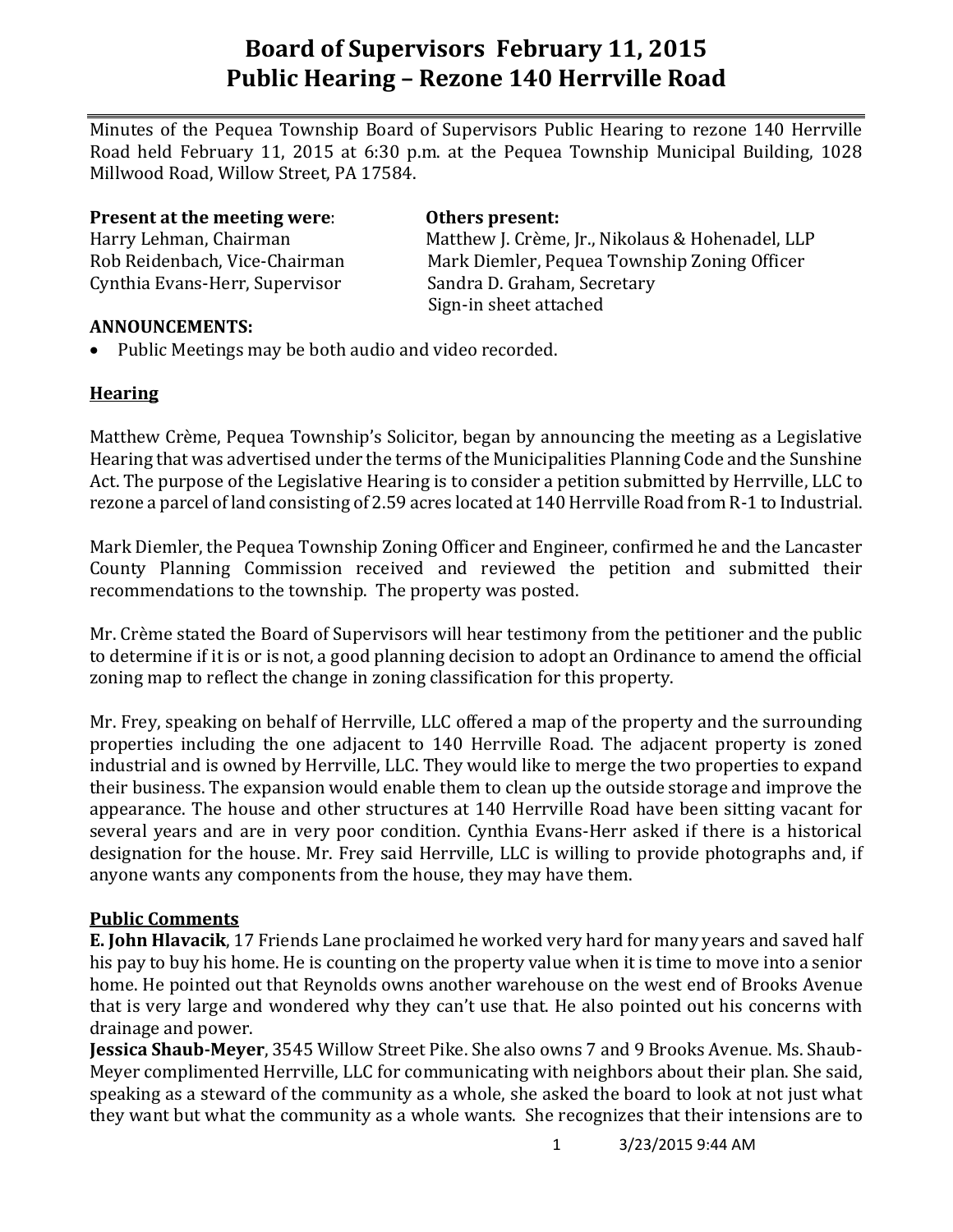# **Board of Supervisors February 11, 2015 Public Hearing – Rezone 140 Herrville Road**

continue to keep the property in the family but also realizes that over time things do change and in the future things could happen beyond their control. They then could be forced to do things they don't want to do. In general and very simply, she believes the property should be viewed as a critical buffer between the industrial and residential folks on Sherrard Ave. In response to Mr. Frey's assertion that the proposed plan will improve the appearance of the property, she feels that a nice home would do the same. Her belief is that it is not a good revision and there are other options.

**Tina Yinger**, 31 Sharon Drive, stated that her back yard borders 140 Herrville Road and creates a buffer between the development and Brooks Avenue where most of the industrial properties are located and the commotion occurs. She is opposed to the plan for rezoning; she likes what she sees out her back yard but is also concerned with the lighting and the traffic. She agrees the home on the property at 140 Herrville needs to be fixed but doesn't think she should have to pay by having an industrial park outside her back yard.

**Christine Hoar,** 15 Sherrard Drive, Ms. Hoar stated she has lived in her home for twenty years and thinks the community is great and is also quiet. She moved to her home in this area because it is residential. She is concerned about noise and also what might happen in the future because things can change beyond our control.

**Jackie Johns**, 23 Pine Lane, Ms. Johns stated she has lived in Pequea Township for thirty-four years but, doesn't live near the development. She has no doubts that the Reynolds would do a good job. But she wanted to bring attention to Article 10 of the Zoning Ordinance. She recited from this article that industrial zoning should not be located in proximity to current or planned residential areas. It is intended that approved industrial operations will be compatible with surrounding land uses. She also wanted to note that it is unfortunate this came after a lot of time and money was spent re-doing the comp plan & zoning map.

**Stephen Hoar**, 15 Sherrard Drive, Mr. Hoar said he invested a lot of money in his back yard because it is private. He has an in-ground pool, bar and pavilion. He stated that the elevation goes up to the property and anyone up there will be able to look down on their pool.

**Ian Weber**, 30 Sherrard Drive, Mr. Weber stated he lives right on a corner and has two little girls that play out front. He said trucks pass by all the time going to Reynolds and doesn't think it is a good idea to have tractor trailers going by with the kids out in the yard.

## **End of Public Comments**

Vice Chairman Reidenbach had several questions for the petitioners related to noise level, business hours, traffic volume and routing of delivery trucks. Herrville, LLC said the noise level should not change but could be reduced since they will be moving the operation indoors if the petition is approved. The business hours are Monday through Friday, no weekends and no holidays. Hours of operation are 7:00 a.m. to 4:30 p.m. He stated that they typically have one to two trucks delivering per week and they are routed down past E.M. Herr on Herrville Road and into their property from that direction.

Herrville, LLC understands the concerns of the residents but he said Herrville, LLC are good neighbors. He said he also believes it could increase the property values when everyone sees how it will be done; only ten percent of the land will be building and the rest will be trees and grass. He realizes that they can't please everyone but he believes it is a good plan.